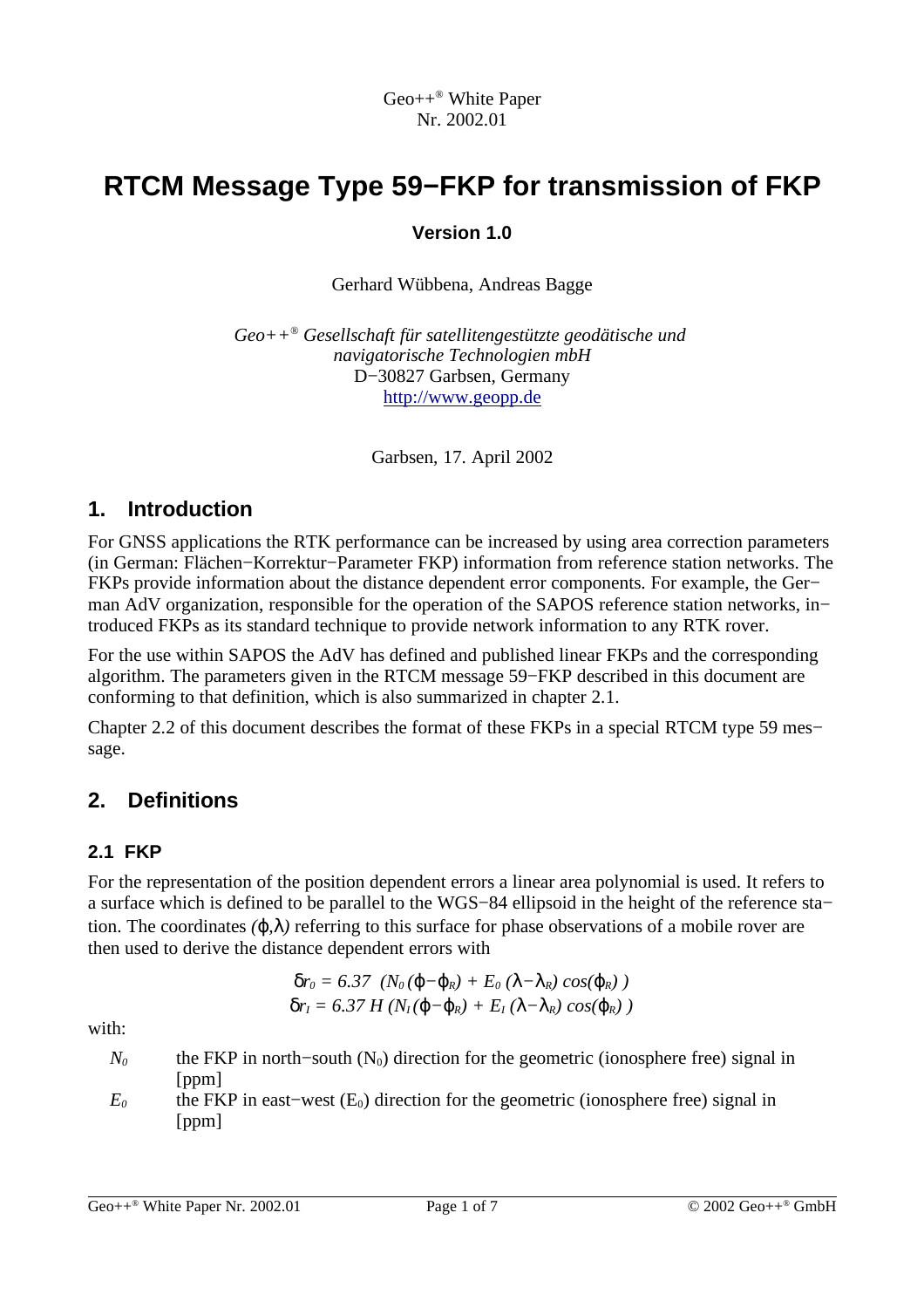- $N_I$  the FKP in north–south ( $N_I$ ) direction for the ionospheric signal (influence on the "narrow lane") in [ppm]
- $E_I$  the FKP in east–west (E<sub>I</sub>) direction for the ionospheric signal (influence on the "nar– row lane") in [ppm]
- $\phi_R$ ,  $\lambda_R$  the geographic coordinates of the reference station in WGS84 datum in [rad]

*H*  $H = 1 + 16 (0.53 - E/\pi)^3$ 

*E* the elevation angle of the satellite in [rad]

δ*r<sup>0</sup>* the distance dependent error for the geometric (ionosphere free) signal [m]

δ*r<sup>I</sup>* the distance dependent error for the ionospheric ("narrow lane") signal [m]

The distance dependent errors for the L1 and L2 signals can be computed in [m] from

$$
\delta r_1 = \delta r_0 + (120/154) \delta r_1,
$$
  

$$
\delta r_2 = \delta r_0 + (154/120) \delta r_1.
$$

with:

δ*r<sup>1</sup>* distance dependent error for L1 δ*r<sup>2</sup>* distance dependent error for L2

From a pseudo range R of a mobile rover derived from a carrier phase measurement a preudo range  $R_k$  corrected for position dependent errors can be computed with

$$
R_k=R-\delta r.
$$

#### **2.2 RTCM**

Since current RTCM version 2.3 does not support information from networked reference stations, the FKPs must be transmitted through the message type 59.

The representation of the parameters in message type defined herein corresponds to the RTCM conventions. I.e. the bit sequence of the parameters is always "MSB first" and the representation of negative values is in the so called "2's complement".

# **3. Message Structure**

Table 1 shows the structure of the message. The first two words of any RTCM messages are not described here. They can be taken from the RTCM documentation. Table 2 summarizes the content of the message.

The following parameters are transmitted in the type 59−FKP message.

#### **Institution ID**

In order to achieve a unique differentiation of different, manufacturer dependent type 59 messages, a constant institution ID in form of the character string ,AdV' is transmitted in the 3rd word.

#### **SUB−ID**

In order to keep the possibility to define further messages with the same institution ID, a Sub−ID is

Geo+ $+^{\circ}$  White Paper Nr. 2002.01 Page 2 of 7  $\circ$  2002 Geo++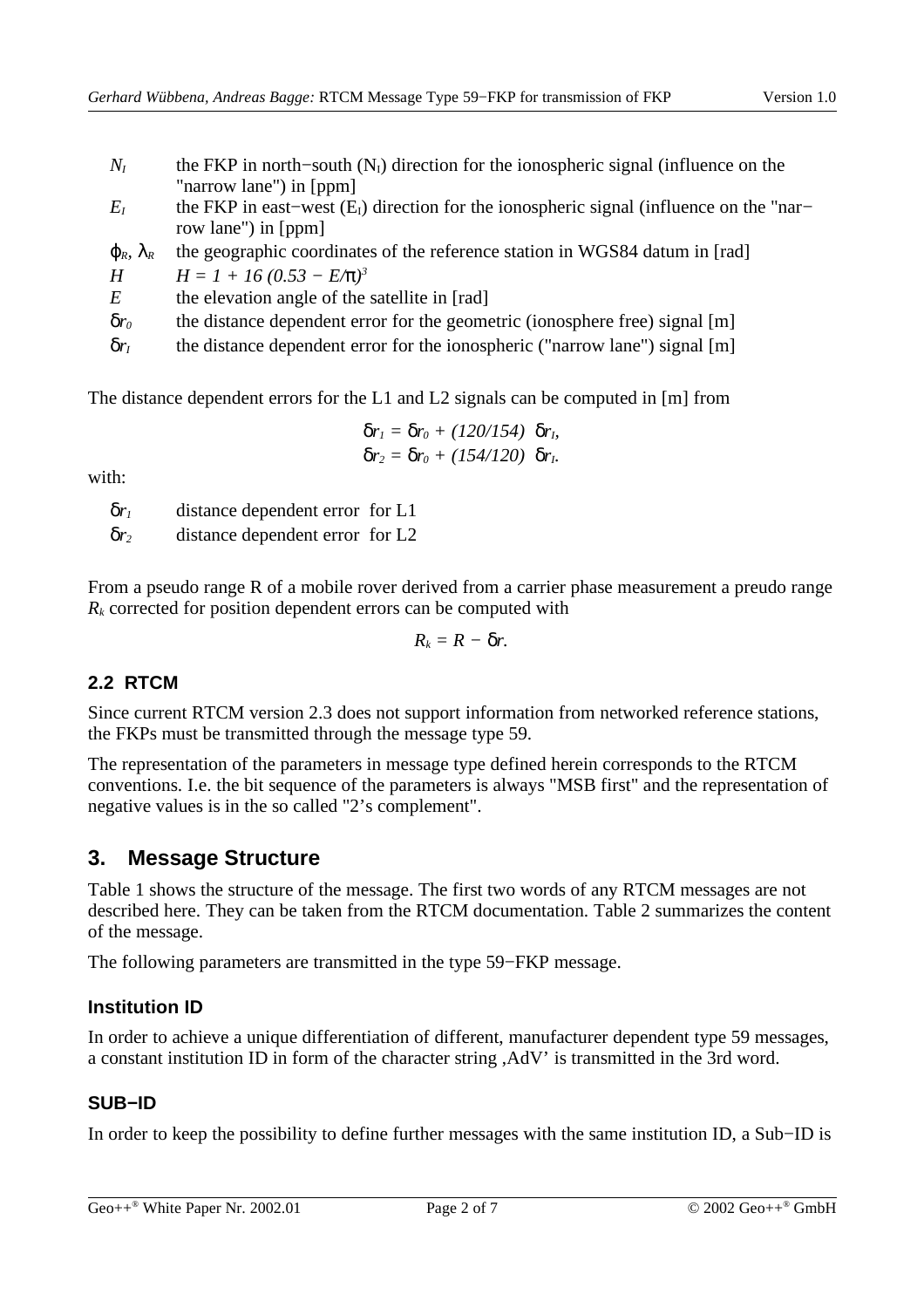transmitted. For the linear FKPs of GPS satellites the Sub−ID 5 is used.

#### **Data set number**

The *data set number* identifies the FKP parameter set. This number (n) is consecutively incre− mented for each new data set and transmitted as "n modulo 4" (n%4).

### **SAT ID**

The satellites are not identified by their PRN number as generally usual in RTCM, but by a corre− sponding bit in the SAT ID (satellite identification) word. The SAT ID is an integer value with a length of 4 bytes ("32 bit unsigned long"). For the satellite with the PRN number (p) the bit (p−1) is set, with bit 0 as the LSB, bit 31 as the MSB.

This type of representation is possible for GPS, since GPS can handle no more than 32 PRNs. Op− posite to the usual representation with 5 bits per satellite this method is more economical for 7 or more satellites

If FKP for more than 12 satellites have to be transmitted, further FKPs can be send in a second message with the same Z−count and the same data set number.

#### **FKP data block per satellite**

After the satellite identification the *FKP data blocks* per satellite are following. The FKP data blocks are ordered with increasing PRN number, i.e. satellite with the lowest PRN first. FKP data blocks are transmitted only for those satellites, whose bits are set in the satellite identification. There are no gaps between the blocks for the individual satellites.

#### **IOD**

The parameter *IOD* corresponds to its definition in the type 1 message (IODE). The FKPs depend on the broadcast orbit used for the calculation. At the rover the FKP must be processed consis− tently, i.e. using the same "broadcast data" that was used during the creation of the FKP.

#### **SL0, SLI**

Two different scales and ranges are provided. The scale bits *SL0,SLI* are used to identify scale and range. They allow a different handling of the non−dispersive and the dispersive FKPs. SL0 is the scale parameter for the non–dispersive part (L0), SLI for the dispersive part (LI).

With the standard scale (scale bits set to 0) a resolution of 1 mm / 100 km is achieved. Under ex− treme conditions (scale bits set to 1) the resolution is reduced to 4 mm / 100 km. Thus, the corre− sponding maximum error is  $+/- 2$  mm at a distance of 100 km from the reference station.

For the very unlikely case of even higher values, the corresponding satellites have to be deleted from the FKP message.

#### **FKPs N0, NI, E0, EI**

The parameters *N0, NI* are the north–south components of the FKPs for the non–dispersive and for the dispersive part rsp., the parameters *E0,EI* are the corresponding FKPs for the east–west compo– nents.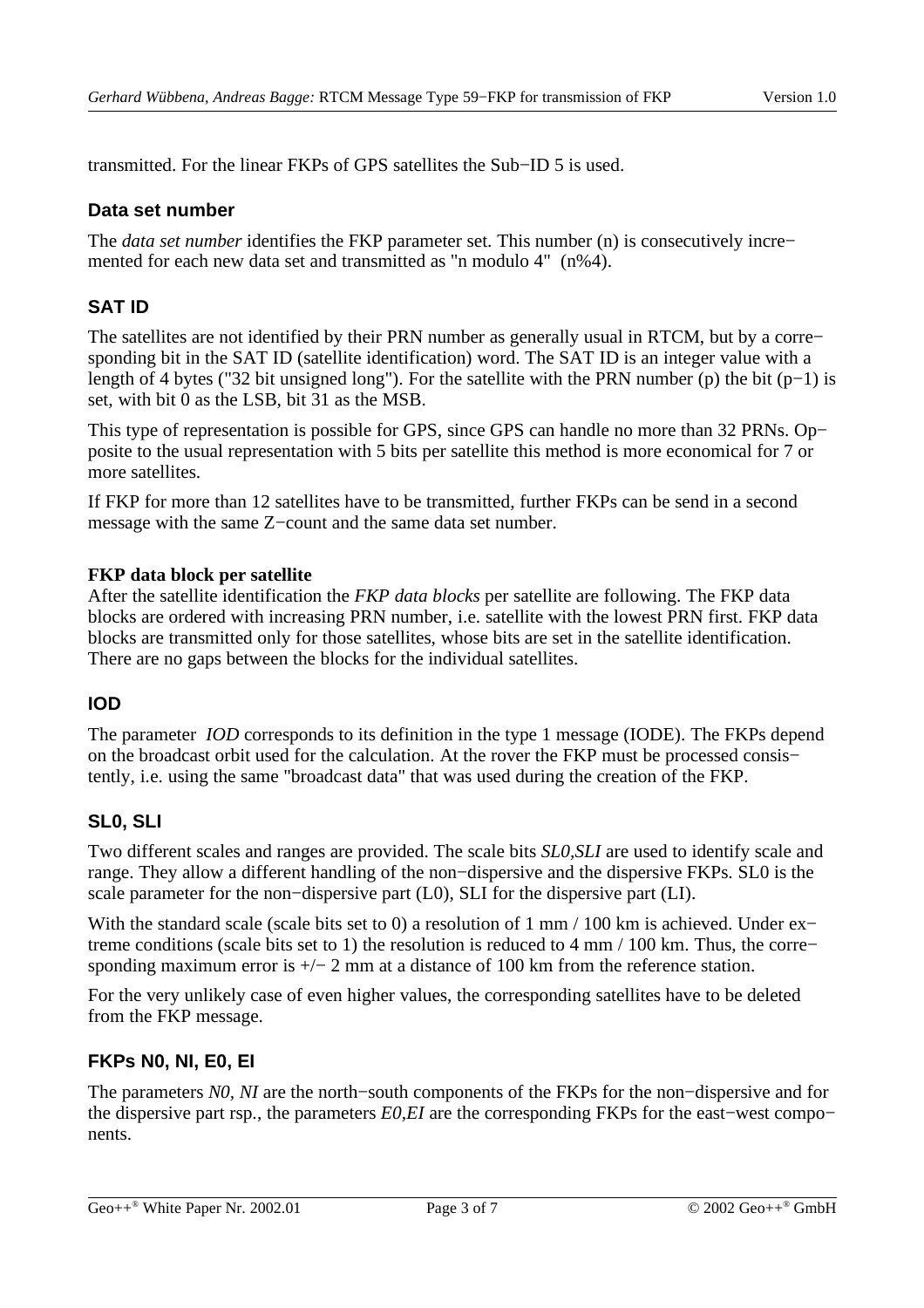### **Reserve**

All *reserve* bits must always be set to 0.

# **4. References**

- RTCM Radio Technical Commission for Marine Services (2001). RTCM Recommended Standards for Differential GNSS (Global Navigation Satellite Systems) Service, Version. 2.3. http://www.rtcm.org
- AdV − Arbeitsgemeinschaft der Länder der Vermessungsverwaltungen der Bundesrepublik Deutschland, see http://www.adv−online.de
- SAPOS Satellitenpositionierungsdienst der deutschen Landesvermessung, see http://www.sapos.de
- Wübbena, G., A. Bagge, M. Schmitz (2001). Network−Based Techniques for RTK Applications. Presented at the GPS Symposium, GPS JIN 2001, GPS Society, Japan Institute of Naviga– tion, November 14.−16., 2001, Tokyo, Japan. http://www.geopp.de/download/gpsjin01\_p.pdf
- Euler, H.−J., C.R. Keenan, B.E. Zebhauser, G. Wübbena (2001). Study of a Simplified Approach Utilizing Information from Permanent Station Arrays. Draft submitted to RTCM−Meeting, Salt Lake City, Utah. http://www.geopp.de/download/ion2001−rtcm\_extended\_p.pdf
- Wübbena, G., A. Bagge, M. Schmitz (2001). RTK Networks based on Geo++® GNSMART Con– cepts, Implementation, Results. Presented at the International Technical Meeting, ION GPS− 01, Salt Lake City, Utah. http://www.geopp.de/download/ion2001−gnsmart\_p.pdf
- Wübbena. G., S. Willgalis (2001). State Space Approach for Precise Real Time Positioning in GPS Reference Networks. Presented at International Symposium on Kinematic Systems in Geod− esy, Geomatics and Navigation, KIS−01, Banff, June 5−8, Canada. http://www.geopp.de/download/kis2001.pdf
- Wübbena, G. (2001). On the Modelling of GNSS Observations for High−Precision Position Deter− mination. Translation of Wübbena, G. (2001). Zur Modellierung von GNSS−Beobachtungen für die hochgenaue Positionsbestimmung. Wissenschaftliche Arbeiten Fachrichtung Ver− messungswesen an der Universität Hannover, Festschrift Prof. G. Seeber zum 60. Geburtstag, Nr. 239, Hannover, 143−155. http://www.geopp.de/download/seeb60\_wuebbena\_e.pdf
- Wübbena, G., A. Bagge, M. Schmitz (2000). GPS−Referenznetze und internationale Standards. Vorträge des 3. SAPOS−Symposium der Arbeitsgemeinschaft der Vermessungsverwaltungen der Länder der Bundesrepublik Deutschland (AdV), 23.−24.Mai 2000, München, Germany, 14−23. http://www.sapos.de/pdf/3symposium/SAPOS\_V03.pdf
- Wübbena, G. (1999). GNSMART RTK Lösungen bei starker Sonnenaktivität. AdV, Vortrag zum 2. SAPOS−Symposium, 10−11. Mai 1999, Berlin. http://www.geopp.de/download/sapos99.pdf
- Wübbena, G. (1998). GNSS−SMART: Echtzeit−GPS genauer als 1 Zentimerter. Vorträge des 1. SAPOS−Symposium der Arbeitsgemeinschaft der Vermessungsverwaltungen der Länder der Bundesrepublik Deutschland (AdV), 11−12. Mai 1998, Hamburg, Germany, 161−172. (Eng− lish version: http://www.geopp.de/download/sapos98en.pdf)
- Wübbena, G., A. Bagge (1997). Neuere Entwicklungen zu GNSS−RTK für optimierte Genauigkeit, Zuverlässigkeit und Verfügbarkeit: Referenzstationsnetze und Multistations−RTK−Lösungen.

Geo+ $+^{\circ}$  White Paper Nr. 2002.01 Page 4 of 7  $\circ$  2002 Geo++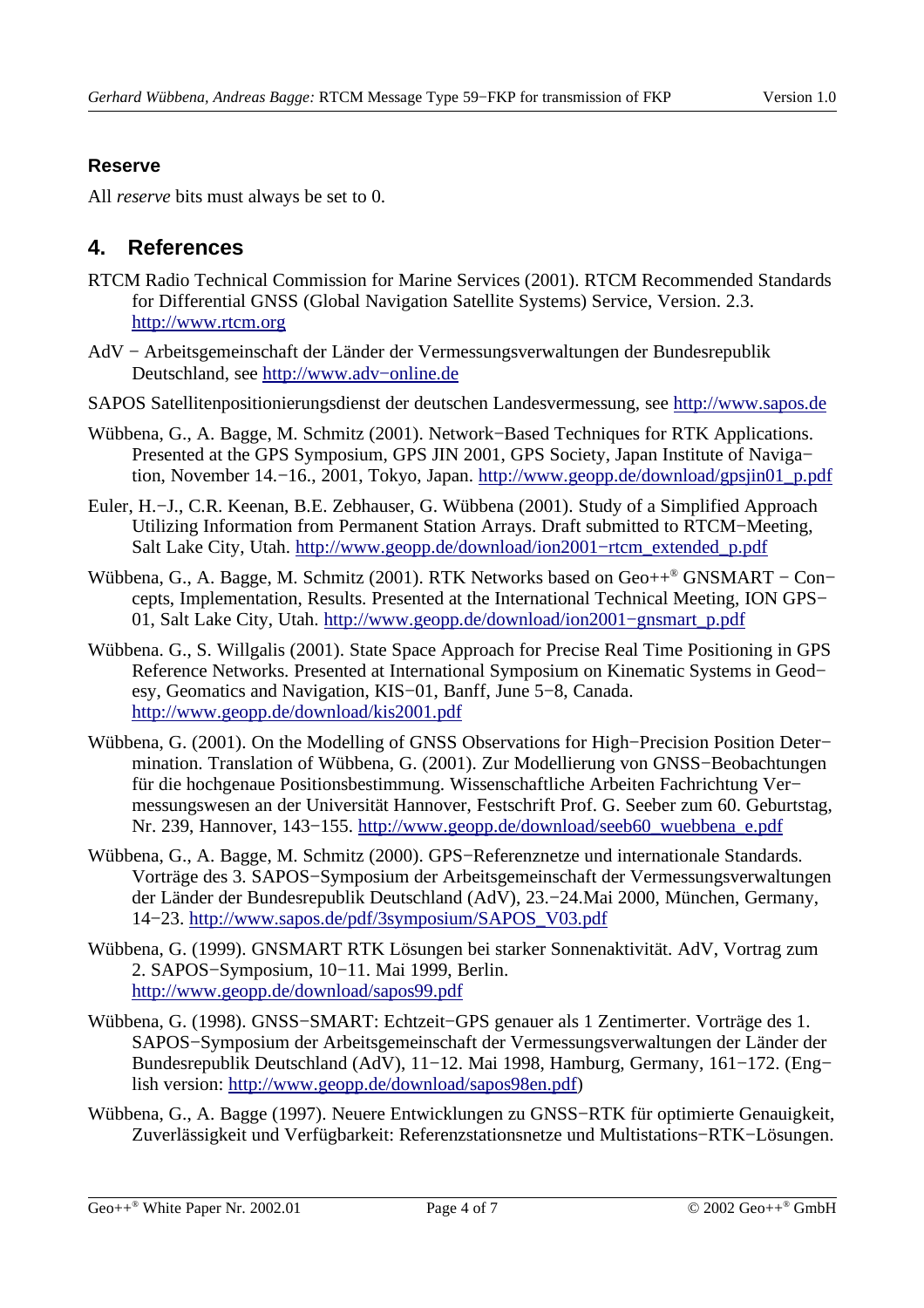DVW−Seminar GPS−Praxis und Trends '97, 30.9.−1.10.1997, Frankfurt/M., DVW Schrif− tenreihe 35/1999, Verlag Konrad Wittwer, 73−92. http://www.geopp.de/download/dvw97.pdf

Wübbena, G., A. Bagge, G. Seeber, V. Böder, P. Hankemeier (1996). Reducing Distance Depend− ent Errors for Real−Time Precise DGPS Applications by Establishing Reference Station Net− works. Proceedings of the International Technical Meeting, ION GPS−96, Kansas City, Mis− souri, 1845−1852. http://www.geopp.de/download/kansas96.pdf

An example data set of RTCM data with embedded type 59−FKP messages according to this defi− nition and its decoded values can be found at http://www.geopp.de/download/fkp59adv.zip.

## **Table 1. Message type 59−FKP − FKP network parameters**

| 2 3 4 5 6 7 5 6 7 6 9 10 11 12 13 14 15 10 11 10 12 20 21 22 23 <del>24</del> 25 26 27 30           |               |                    |  |  |  |  |
|-----------------------------------------------------------------------------------------------------|---------------|--------------------|--|--|--|--|
| <b>HEADER1</b><br><b>HEADER2</b><br><b>HEADER3</b>                                                  | <b>PARITY</b> | Word 3             |  |  |  |  |
| 10 11 12 13 14 15 16 17 18 19 20 21 22 23 24 25 26 27 28 29 30<br>2 3 4 5<br>6<br>8<br>9<br>1.<br>7 |               |                    |  |  |  |  |
| R DS<br><b>SUBHD</b><br><b>SATELLITEID</b><br>(UPPER PART)<br>#<br><b>MSB</b>                       | <b>PARITY</b> | Word 4             |  |  |  |  |
| 8 9 10 11 12 13 14 15 16 17 18 19 20 21 22 23 24 25 26 27 28 29 30<br>2 3<br>5<br>1<br>4<br>6<br>7  |               |                    |  |  |  |  |
| IOD<br><b>SATELLITEID</b><br>(LOWER PART)<br>LSB                                                    | <b>PARITY</b> | Word 5             |  |  |  |  |
| 8 9 10 11 12 13 14 15 16 17 18 19 20 21 22 23 24 25 26 27 28 29 30<br>1 2 3 4<br>5<br>6<br><b>7</b> |               |                    |  |  |  |  |
| <b>RESERVE</b><br>N <sub>0</sub><br>N<br>S<br>ls<br>(Part 1)<br><b>MSB</b><br>LSB MSB<br>0<br>Ш     | <b>PARITY</b> | Word 6, 13, 20, 27 |  |  |  |  |
| 8 9 10 11 12 13 14 15 16 17 18 19 20 21 22 23 24 25 26 27 28 29 30<br>1 2 3 4 5 6 7                 |               |                    |  |  |  |  |
| <b>N</b><br>Ю<br>Β<br>(Part 2)                                                                      | <b>PARITY</b> | Word 7, 14, 21, 28 |  |  |  |  |
| LSB MSB<br>LSB <sub>MSB</sub><br>LSB                                                                |               |                    |  |  |  |  |

8 0 10 11 12 13 14 15 16 17 18 10 20 21 22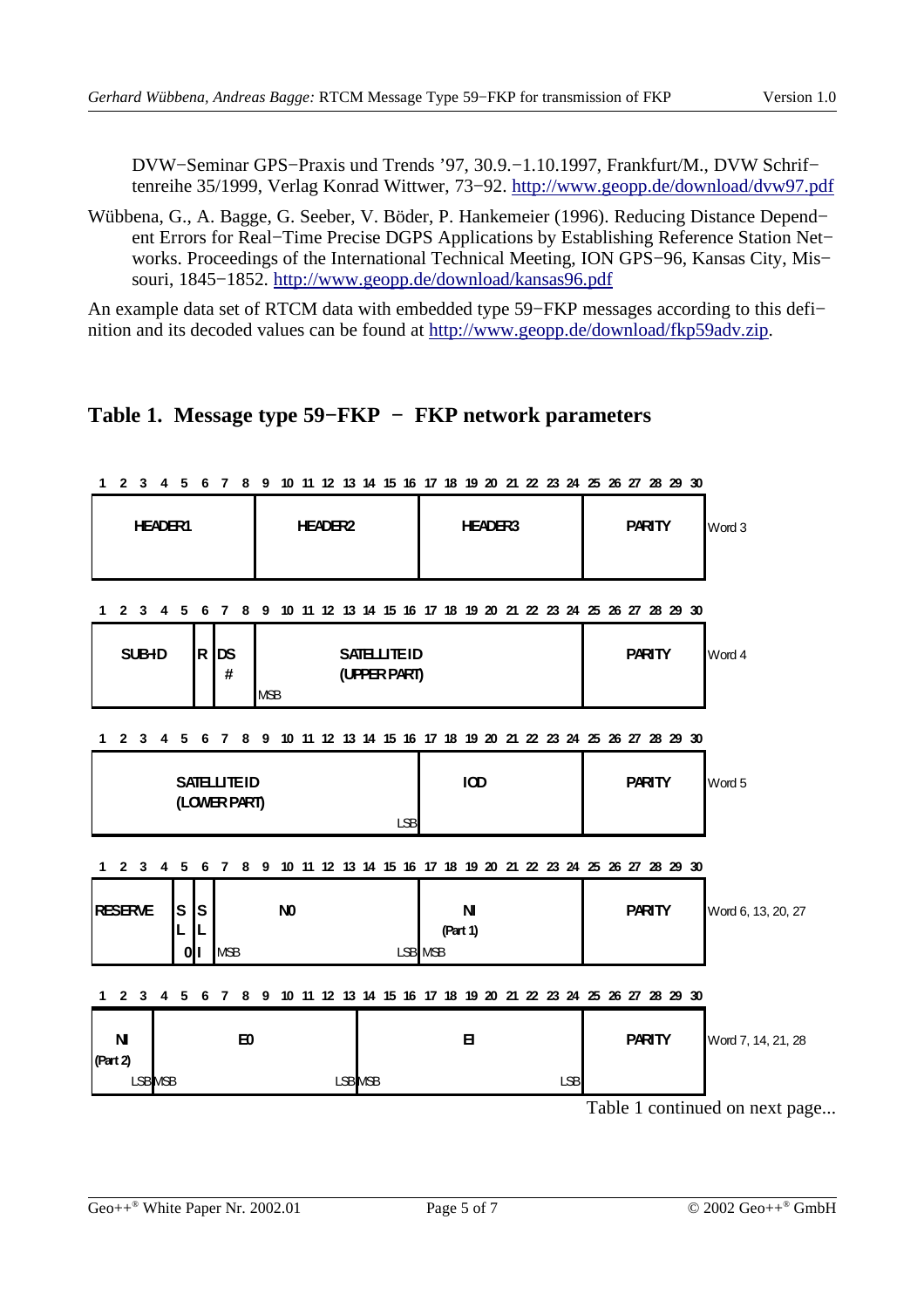# **Table 1. Message type 59−FKP − FKP network parameters (continued)**

|                                                                                                                           |                  |                                           | 13 20 21 22 23 24 25 26 27                                             |               |                     |  |
|---------------------------------------------------------------------------------------------------------------------------|------------------|-------------------------------------------|------------------------------------------------------------------------|---------------|---------------------|--|
| <b>IOD</b>                                                                                                                | <b>RESERVE</b>   | ${\bf S}$<br>ls<br>L<br>0<br><b>I</b> MSB | N <sub>0</sub><br><b>LSB</b>                                           | <b>PARITY</b> | Word 8, 15, 22, 29  |  |
| 2 <sub>3</sub><br>- 5<br>4<br>1                                                                                           | 6<br>8<br>-7     |                                           | 9 10 11 12 13 14 15 16 17 18 19 20 21 22 23 24 25 26 27 28 29 30       |               |                     |  |
| $\mathbf N$<br><b>MSB</b>                                                                                                 |                  | E <sub>0</sub><br>LSB MSB                 | в<br>(Part 1)<br>LSB MSB                                               | <b>PARITY</b> | Word 9, 16, 23, 30  |  |
| $\mathbf{2}$<br>3<br>1<br>4<br>5                                                                                          | 8<br>9<br>6<br>7 |                                           | 10 11 12 13 14 15 16 17 18 19 20 21 22 23 24 25 26 27 28 29 30         |               |                     |  |
| Β<br>(PART2)                                                                                                              | <b>LSB</b>       | IOD                                       | <b>RESERVE</b><br>S<br>S NO<br>IL.<br>IL<br>(P. 1)<br><b>MSB</b><br>l0 | <b>PARITY</b> | Word 10, 17, 24, 31 |  |
| 2 <sub>3</sub><br>1<br>4<br>-5                                                                                            | 8<br>9<br>6<br>7 |                                           | 10 11 12 13 14 15 16 17 18 19 20 21 22 23 24 25 26 27 28 29 30         |               |                     |  |
| N <sub>0</sub><br>(Part 2)                                                                                                | LSB MSB          | $\mathbf N$                               | E0<br>(Part 1)<br>LSB MSB                                              | <b>PARITY</b> | Word 11, 18, 25, 32 |  |
| 11 12 13 14 15 16 17 18 19 20 21 22 23 24 25 26 27 28 29 30<br>$\mathbf{2}$<br>3<br>5<br>8<br>9<br>10<br>1<br>4<br>6<br>7 |                  |                                           |                                                                        |               |                     |  |
| E <sub>0</sub><br>(Part 2)                                                                                                | Β<br>LSB MSB     | <b>LSB</b>                                | IOD                                                                    | <b>PARITY</b> | Word 12, 19, 26, 33 |  |

#### 1 2 3 4 5 6 7 8 9 10 11 12 13 14 15 16 17 18 19 20 21 22 23 24 25 26 27 28 29 30